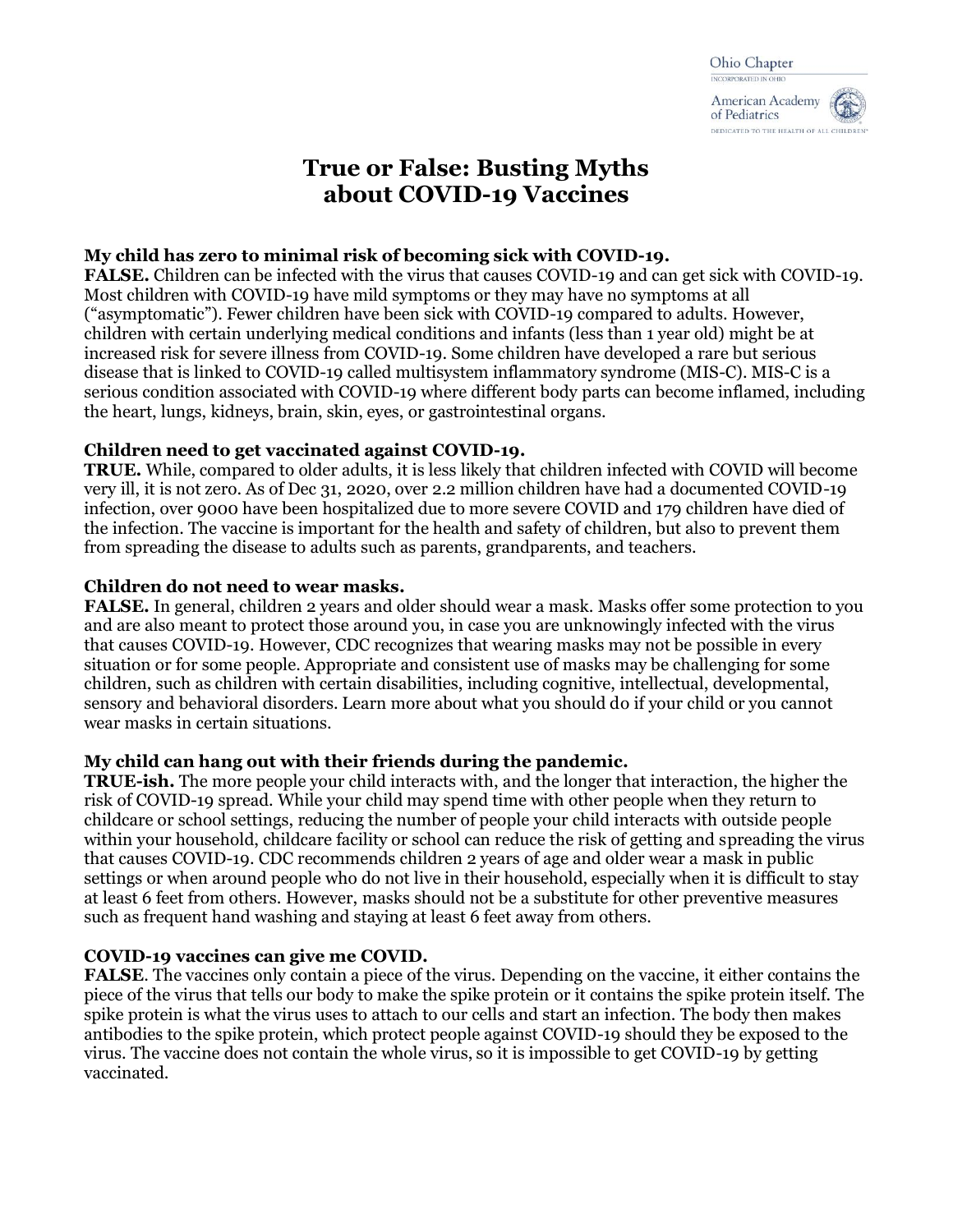

## **The risk of death from receiving the COVID-19 vaccine is higher than the risk of death from the COVID-19 virus.**

**FALSE.** While there are many mild cases of COVID-19, about a fifth of infections result in severe disease, and nearly 1% of infected people die. For older people and those with underlying health problems, the risk of death can be anywhere from 10 to several hundred times higher. To date all seven COVID-19 vaccines that have completed large efficacy trials — Pfizer, Moderna, Johnson & Johnson, Novavax, AstraZeneca, Sputnik V and Sinovac — appear to be 100% effective for serious complications. Not one vaccinated person has gotten sick enough to require hospitalization. Not a single vaccinated person has died of COVID-19.

## **COVID-19 vaccines can help end the pandemic.**

**TRUE!** Vaccines are going to be critical to get rid of the pandemic. It's much safer to get a vaccine than to contract COVID-19.

## **COVID-19 vaccines could help reopen the U.S. economy.**

**TRUE.** While masks, social distancing and hand hygiene can prevent 85 percent of COVID cases, vaccines are key to returning to the lifestyles and workplaces we enjoyed before the pandemic.

## **COVID-19 vaccines can alter the DNA of people who receive the vaccine.**

**FALSE.** The vaccines DO NOT change your DNA. For all four COVID vaccines under development (Pfizer, Moderna, AstraZeneca and Janssen), the main function is to bring messenger RNA, also known as mRNA, into a part of our cell called the cytoplasm. The genetic material known as DNA is in the nucleus of our cells. There is a wall around the nucleus that prevents RNA from getting into the nucleus. Thus, the vaccines have no ability to change our DNA. Also, the mRNA used in these vaccines only lasts in our cytoplasm for a few days, and then our body destroys it. So, the mRNA does its job of having our body make a harmless piece of the spike protein in COVID-19, and then our body starts an immune response against the spike protein. This immune response is what protects us against being infected by COVID-19.

## **COVID-19 vaccines contain human stem cells.**

**FALSE**. None of the vaccines contain human cells. The Pfizer and Moderna vaccines are pure mRNA that was made in the lab. This process does not use any cells at all. The AstraZeneca and Janssen vaccines use an adenovirus to bring the spike protein gene to our cells. Viruses need to grow in cells. After the adenovirus used in the AstraZeneca and Janssen vaccines are grown, the virus is collected from the cells and purified. So there ONLY is virus, NO human cells, in the AstraZeneca and Janssen vaccine. The initial cell line for the AstraZeneca vaccine came from human embryonic kidney cells. However, those cells were obtained over 60 years ago. There are NO human cells in the finished product of either the AstraZeneca or Janssen vaccine.

## **COVID-19 vaccines cause infertility.**

**FALSE.** This is a hoax. It is absolutely untrue.

## **People with underlying conditions shouldn't get vaccinated.**

**FALSE.** People who have underlying conditions—like diabetes and heart disease, for example—are at a high risk for getting complications from COVID-19, so it's even more reason why they should get vaccinated.

## **Immunocompromised individuals can get vaccinated against COVID-19.**

**TRUE.** The mRNA vaccines (Pfizer and Moderna) are not "live" vaccines and thus immunocompromised individuals are at no greater risk from these vaccines than any other person. While neither the Astra Zeneca nor Janssen vaccines use adenoviruses that can grow in our body, they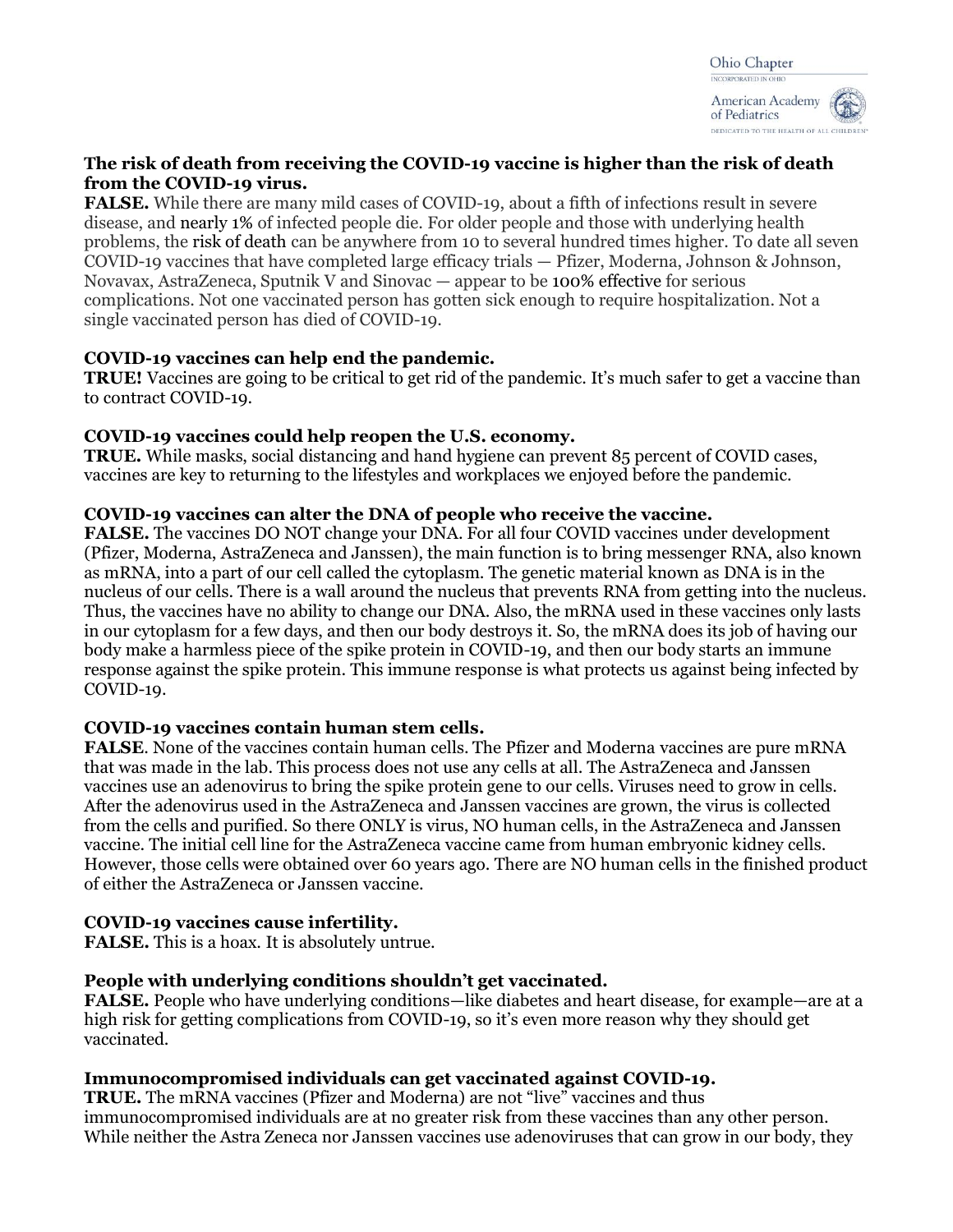are "live". Thus, while we have no reason to think either the Astra Zeneca or Janssen vaccines are of increased risk to people with immunocompromising conditions, it would be best to discuss with you doctor if one type of the COVID-19 vaccine may be better for you.

## **COVID-19 vaccines were developed and approved so quickly that appropriate safety checks were not done.**

**FALSE.** Things have moved faster than normal, but we have done everything correctly. The FDA was able to approve an Emergency Use Authorization for Pfizer based on its good safety and efficacy profile. We have been very careful in monitoring safety and have taken no short cuts in evaluating the vaccines at Cincinnati Children's. Almost 40,000 people enrolled in Pfizer nationwide, over 30,000 enrolled in Moderna and close to 30,000 for both Janssen and AstraZeneca. Thus, we will have a lot of safety data before the other vaccines are licensed.

## **Everyone who receives a COVID-19 vaccine has serious side effects.**

**FALSE.** Many people have no symptoms at all. If people are going to have symptoms, the most common have been soreness at the site of vaccination, headaches and fatigue. Some people have had body aches and rarely (less than 10%) people have had chills and/or a fever. If people are going to have side effects, they typically start 1-2 days after vaccination and last for 1-2 days. Some people have had more side effects with the second dose of vaccine but again the side effects are short lasting. One could think of the symptoms described above are a good thing as it is a sign that the vaccine is working. While we would prefer that no one who received the vaccine had any side effects, we think the benefit of protection against a potentially lethal virus FAR outweighs the possible risks of the vaccine.

## **Once you get vaccinated, you don't have to wear masks or practice social distancing.**

**FALSE.** You absolutely still have to wear masks and social distance. If you're walking around in public, how do you know who is vaccinated? And no vaccine is 100% effective. These vaccines are 95% effective, which is an incredibly high percentage, but that means there will still be 5% of people who won't be protected. Get a vaccine, wear your mask and then a few months later, when we know that everyone has been vaccinated, we can go back to life the way it was.

## **Fully vaccinated people who have been exposed to someone infected with the virus can skip COVID-19 quarantines.**

**TRUE.** "Vaccinated persons with an exposure to someone with suspected or confirmed COVID-19 are not required to quarantine if they meet all of the following criteria," the CDC says. The criteria: They must be fully vaccinated – having had both shots with at least two weeks having passed since the second shot. That's because it takes two weeks to build full immunity after the second dose of vaccine; it's possible even vaccinated people could harbor the virus in their noses and throats, and pass it to others. And everyone, vaccinated or not, needs to follow all other precautions to prevent the spread of the virus. This includes wearing a mask, staying at least 6 feet away from others, avoiding crowds, avoiding poorly ventilated spaces, covering coughs and sneezes, and washing hands often.

## **The COVID-19 vaccine is not effective since fully vaccinated individuals still have to wear masks and stay socially distant.**

**FALSE.** We know that both the Pfizer and Moderna vaccines are 94% effective against disease, both mild and severe. We still don't know how well those vaccines (or AZ or Janssen) protect against infection. So, the concern is that while an immunized person won't get disease, they may still be able to get infected and pass the virus to non-immune people who then may get disease. Even if they do get infected, if the immunized person wears a mask, they should decrease transmission. The other thing is that we don't want people to think just because they are vaccinated, they don't have to follow any rules. Easier to say "everyone still needs to stay appropriately distanced and wear masks".